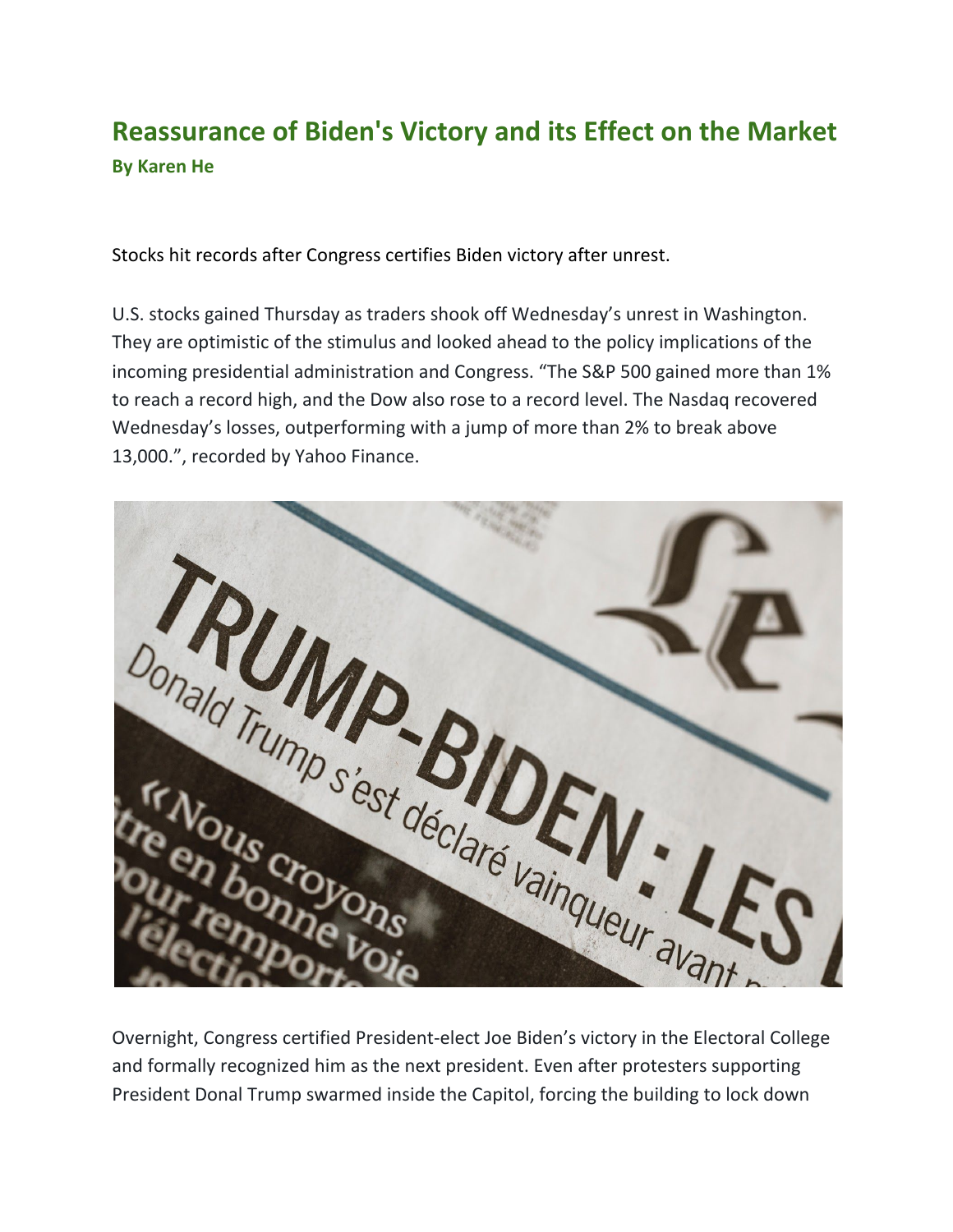and lawmakers to evacuate, the stock market still performed positive. In fact, financial, material, and energy stocks extended gains. Biden's push on climate change is one factor. The prospects amid the Democratic sweep, allowed traders to assume there would be a bigger stimulus and increased infrastructure spending, pushing the stock market bullish. "With the Democrats now set to control Congress when Joe Biden officially becomes President in a few weeks' time, the market is now recalibrating the scenario where the future leader has a greater chance of pushing through his policies and thus what the consequences would be on asset classes, economic growth, monetary policy and so on", says Washington Post.

Though many investors worry that the Democratic-controlled Senate might ease the path for tax increases and regulatory changes, it would also increase the odds of more fiscal stimulus, boosting companies that have been hit hard by the coronavirus pandemic and the economic downturn.

Tying this with ESG factors, it is known of Biden's strong push towards climate change. Solar ETFs and indexes have proved to dramatically increase, especially after he was formally recognized as the next president. Environmental justice and climate equity have also been highlighted in Biden's campaign as well as in the proposals put forward by the House and Senate Democrats. The issue has also been a core feature of Biden's running-mate Kamala Harris' platform. Just days before she was announced as his vice presidential pick, Harris introduced a climate equity bill to ensure that any environmental legislation takes careful consideration of its impact on low-income communities. This would mean significant investment into green industries and technologies, and it would also require tighter regulation of higher-emitting industries, including oil and gas, utilities and autos. Beyond the climate agenda, Biden also has significant implications for consumer, healthcare and tech companies as Biden seeks to strengthen labour protections, improve access and affordability in healthcare and regulate big tech. As we wait for our next president to lead our country, we expect an increased focus on production and jobs to the US and another stimulus.

## **Read More:**

● [https://www.washingtonpost.com/business/2021/01/07/stocks-markets-trump-c](https://www.washingtonpost.com/business/2021/01/07/stocks-markets-trump-capitol-mob/) [apitol-mob/](https://www.washingtonpost.com/business/2021/01/07/stocks-markets-trump-capitol-mob/)